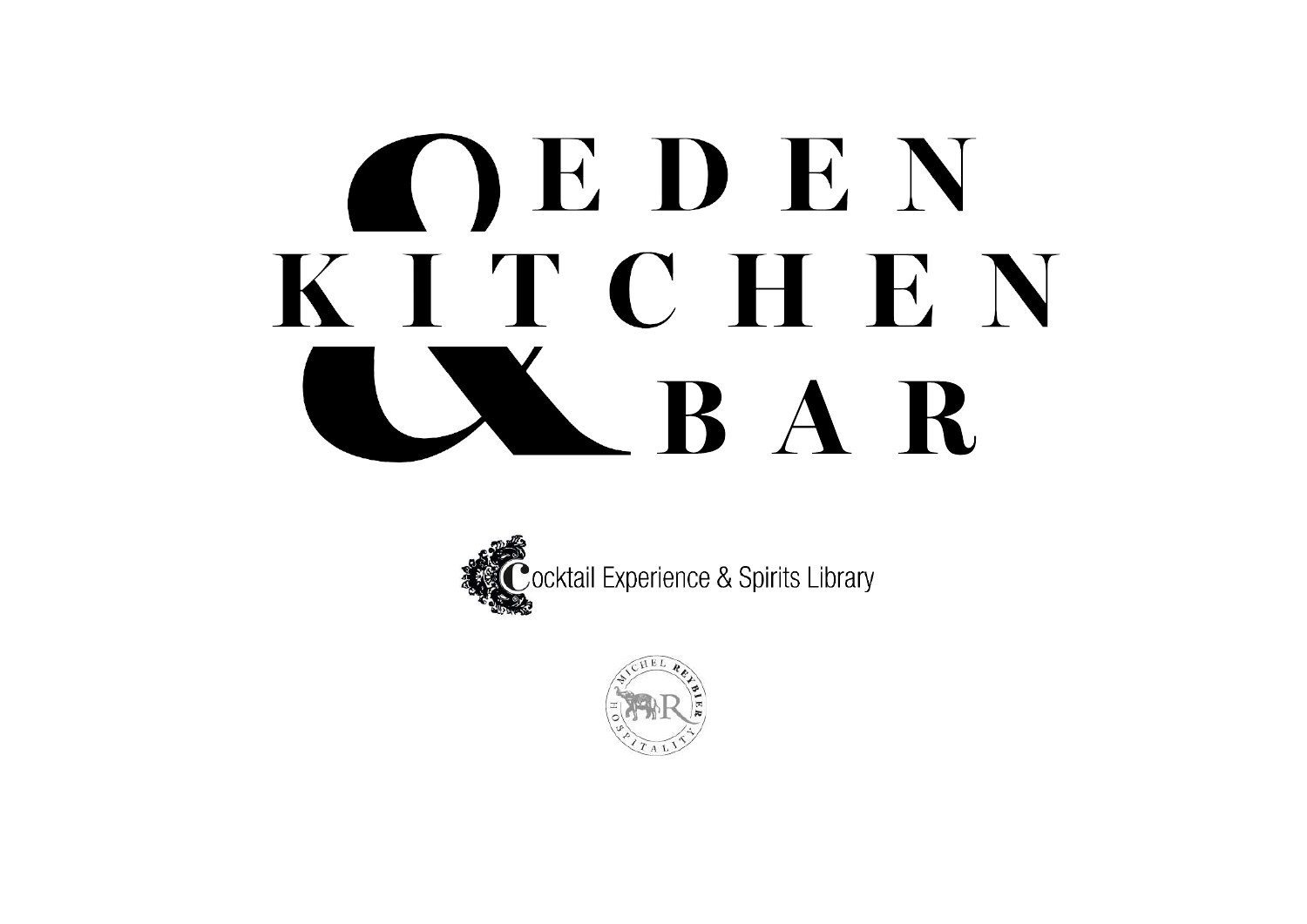## Ü B E R S I C H T / *S U M M A R Y*

|                                                  | Page / Seite |
|--------------------------------------------------|--------------|
| Cocktails                                        | 3            |
| Wine by glass                                    | 5            |
| Aperitif / Liqueurs                              | 6            |
| Fortified Wine / Port / Vermouth / Sherry        | 7            |
| Gin / Genever                                    | 8            |
| Vodka / Tequila / Mezcal                         | 9            |
| Rum                                              | 10           |
| Cachacha / Pisco                                 | 11           |
| Whisk(e)y                                        | 12           |
| Brandy / Cognac / Calvados / Eau de Vie / Grappa | 15           |
| Soft Drinks / Beers / Water                      | 16           |
| <b>Bar Snacks</b>                                | 17           |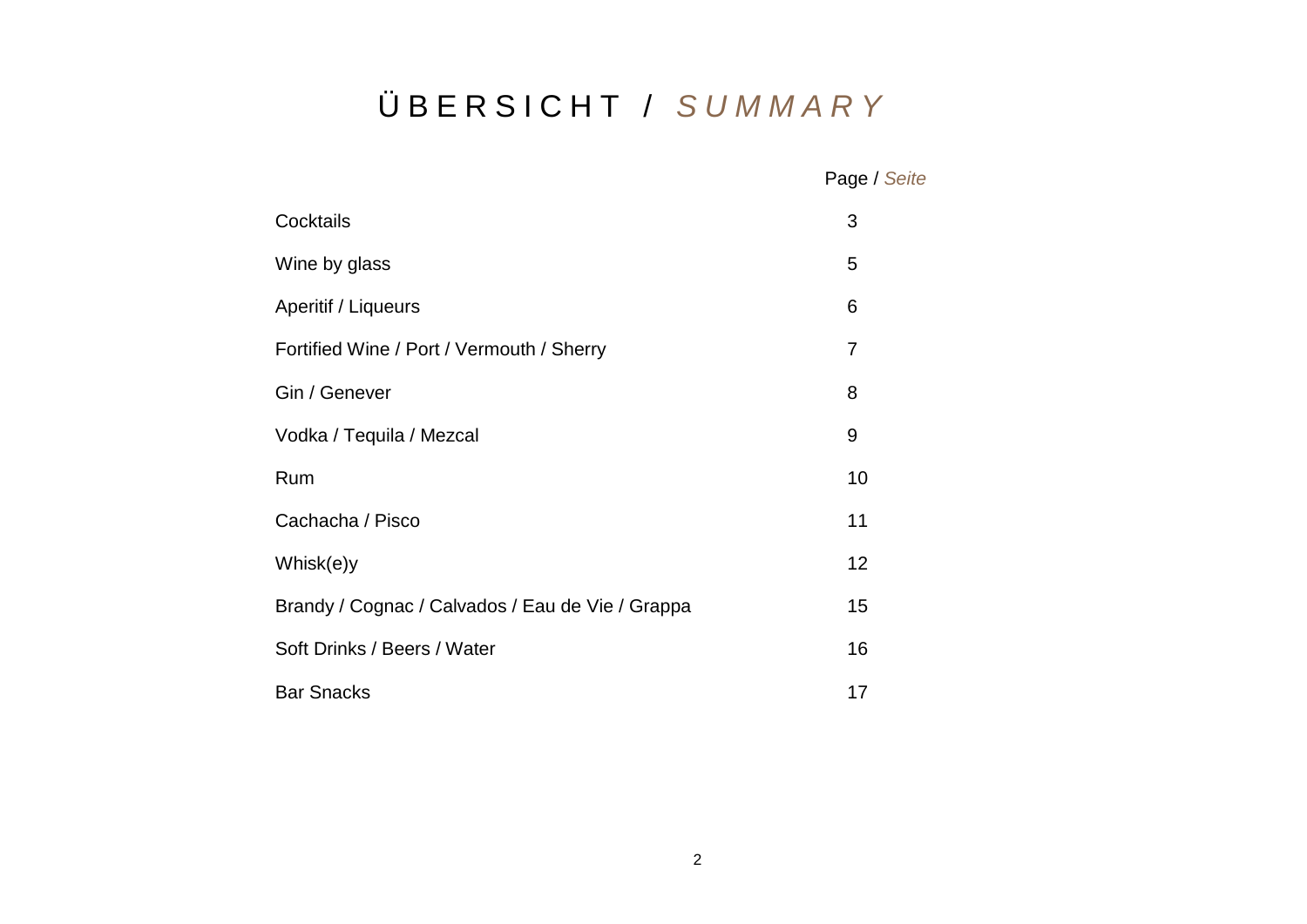## COCKTAIL MENU

*La Reserve's Eden au Lac, Zurich cocktail menu is inspired by the retro and elegant style that influential and iconic photographer Slim Aarons, managed to capture perfectly in his pictures. Embracing stylish and classy lifestyle - like the "Scotti's Yacht", and elegance, Aarons once summarized his work by saying "I photograph attractive people, doing attractive things, in attractive places". Our menu celebrates elegance through signature, reimagined and twists on classic Champagne cocktails, based on in-house made ingredients.*

### *R E F R E S H I N G S P R I T Z E R S , H I G H B A L L S & C H A M P A G N E C O C K T A I L S*

| <b>STRAWBERRY SPRITZ</b><br>Aperol, strawberry, grapefruit, Michel Reybier "Brut Premier Cru" Champagne AOC<br>Refreshing, Fruity | 25 |
|-----------------------------------------------------------------------------------------------------------------------------------|----|
| <b>JASMINE PISCO HIGHBALL</b><br>Pisco, tonka, jasmine<br>Refreshing, Aromatic                                                    | 25 |
| <b>ROSE FRENCH 75</b><br>Gin, rose petal, lemon, Jeeper "Grand Rose Brut" Champagne AOC<br>Bubbly, Floral                         | 25 |
| APERITIVO                                                                                                                         |    |
| <b>GOLDEN NEGRONI</b><br>Gin, Cocchi Americano Bianco, Suze, Tokaj house vermouth                                                 | 24 |

*Bitter - Sweet, Citrusy, Herbal*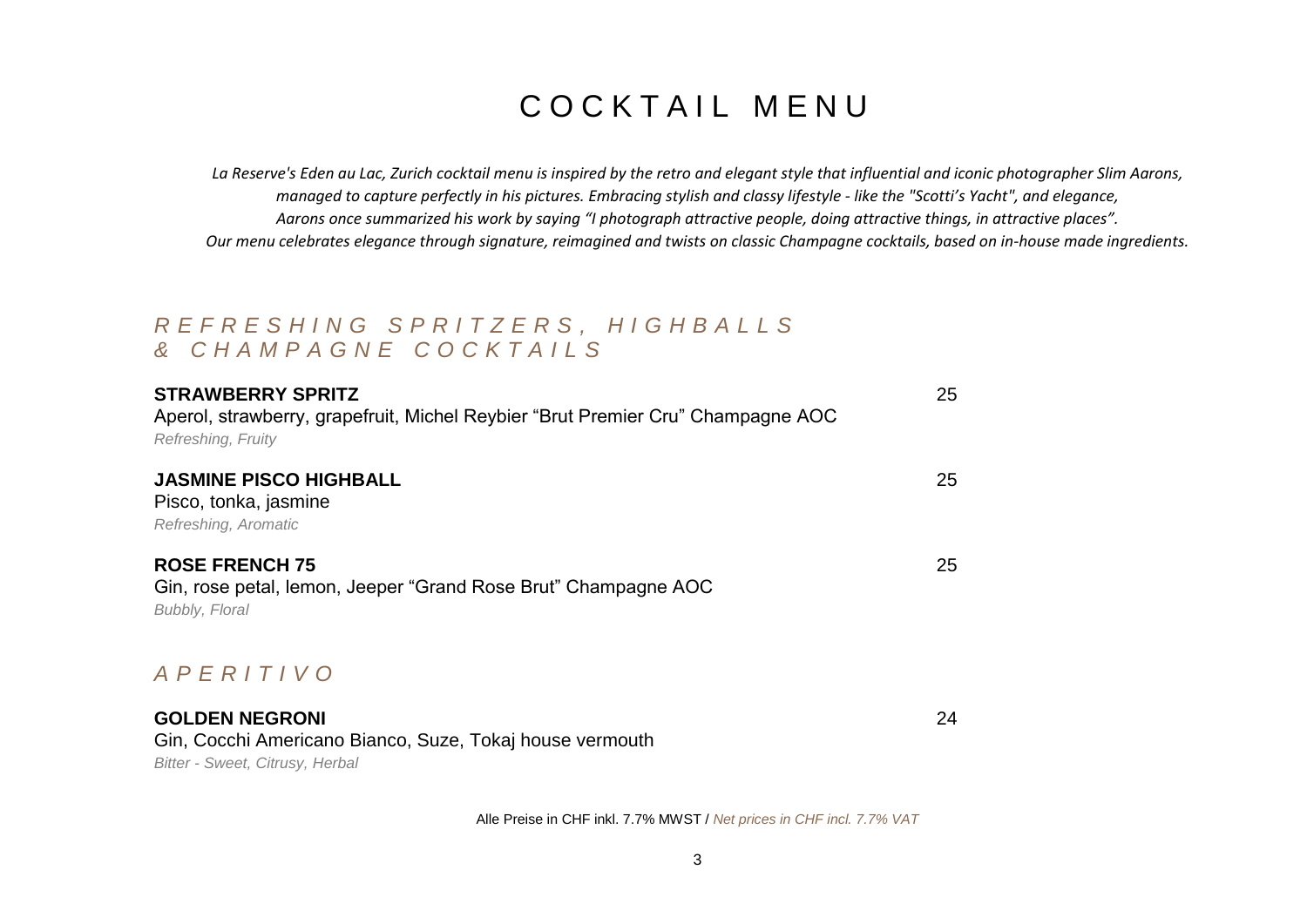### *A L L D A Y & S O U R S*

| <b>BARRACUDA</b><br>Gin, Galliano, lime, pineapple, Michel Reybier "Brut Premier Cru" Champagne AOC<br>Tropical, Sweet & Sour | 23 |
|-------------------------------------------------------------------------------------------------------------------------------|----|
| <b>PISCO SOUR</b><br>Pisco, lemon, sugar, egg white, House aromatic bitters blend<br>Refreshing, Sweet & Sour                 | 23 |
| <b>ORANGE GIMLET</b><br>Gin, orange, lime, green cardamom<br>Citrusy, Sweet & Sour                                            | 22 |
| BOOZE FREE                                                                                                                    |    |
| <b>ORANGE GIMLET 0.0</b><br>Seedlip Grove 42, orange, lime, green cardamom<br>Citrusy, Sweet & Sour                           | 18 |
| <b>MARTINI VIBRANTE &amp; TONIC</b><br>Martini Vibrante, Tonic<br>Aperitif, Bitter                                            | 16 |
| <b>HUGO 0.0</b><br>Elderflower, lime, mint, jasmine<br>Refreshing, Floral                                                     | 17 |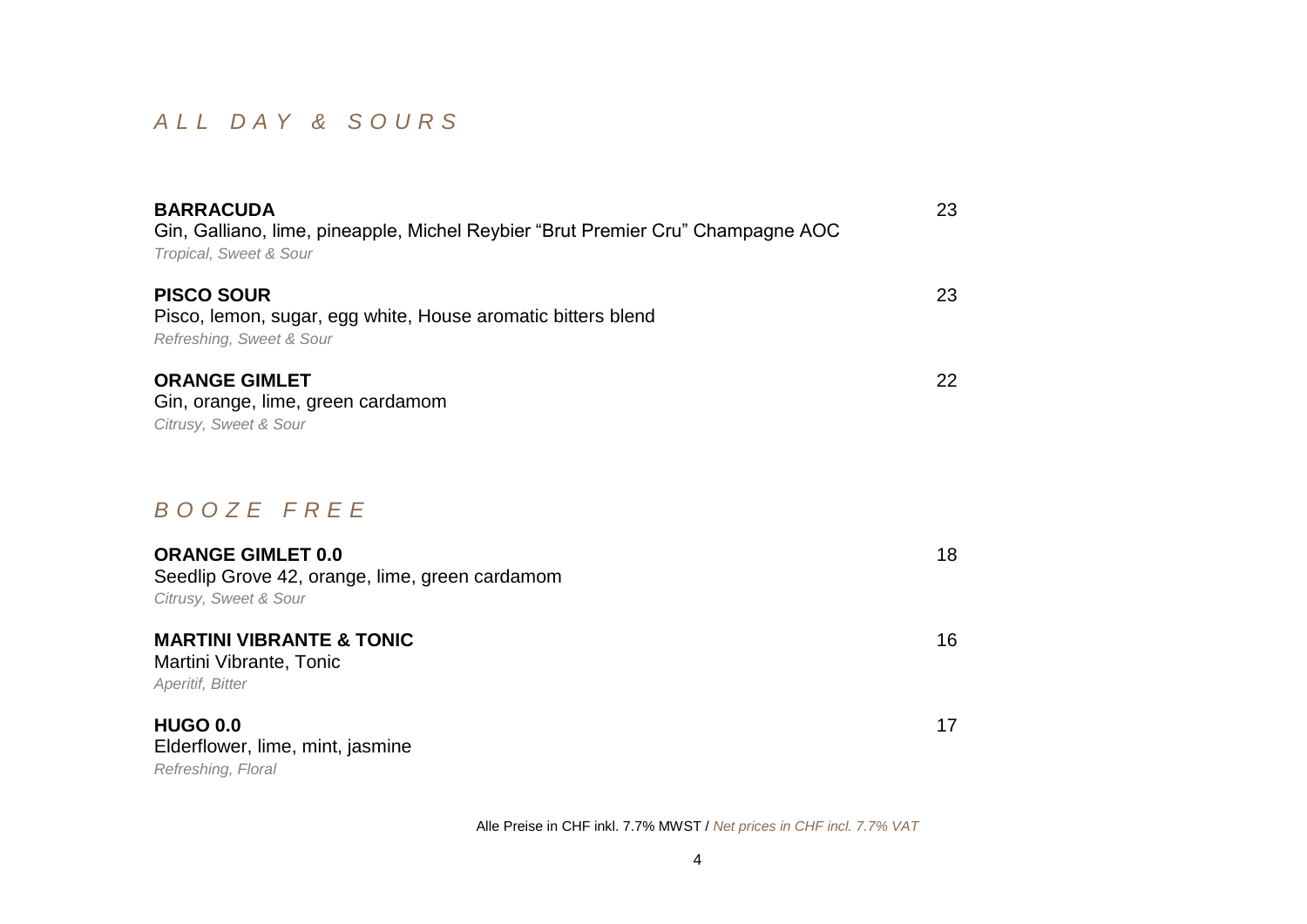## O F F E N W E I N E / *W I N E B Y T H E G L A S S*

|                    | CHAMPAGNER / CHAMPAGNE                                                                                 |    |
|--------------------|--------------------------------------------------------------------------------------------------------|----|
| <b>NA</b>          | Michel Reybier «Brut Premier Cru», Champagne AOC                                                       | 23 |
| <b>NA</b>          | Jeeper, Grand Rosé Brut, Champagne AOC                                                                 | 23 |
| 2014               | Louis Roederer Blanc de Blancs, Champagne AOC                                                          | 35 |
|                    | WEISS / WHITE                                                                                          |    |
| 2021               | Il Disperato, Buglioni, Veneto, Italy - Garganega                                                      | 15 |
| 2021               | Ronco Bain, Guido Brivio, Ticino, Switzerland - Sauvignon Blanc                                        | 19 |
| 2020               | Château La Mascaronne, Côtes de Provence, France                                                       | 14 |
| 2021               | Chablis «Les Vieilles Vignes de Sainte Claire», JM Brocard, Burgundy, France - Chardonnay              | 16 |
| 2021               | Grüner Veltliner Langenlois, Schloss Gobelsburg, Wachau, Austria                                       | 19 |
| 2019               | Tokaj Furmint Organic Dry, Tokaj-Hètszölö, Hungary                                                     | 11 |
| ROT / RED          |                                                                                                        |    |
| 2020               | Pinot Noir Classic, Erich Meier, Uetikon, Zürich, Switzerland                                          | 19 |
| 2019               | 44 Verticale, Superiore Classico, Buglioni, Valpolicella, Italy                                        | 21 |
| 2010               | Viña Tondonia Reserva, Bodegas R. López de Heredia Viña Tondonia, Rioja, Spain – Garnacha, Tempranillo | 24 |
| 2015               | Pagodes de Cos, Michel Reybier, Saint-Estèphe, Bordeaux, France                                        | 27 |
| 2013               | Château Cos d'Estournel, Michel Reybier, Saint-Estèphe, Bordeaux, France                               | 60 |
| ROSÉ / <i>ROSÉ</i> |                                                                                                        |    |
| 2021               | Château La Mascaronne, Côtes de Provence, France – Grenache, Cinsault, Syrah, Vermentino               | 16 |
| SÜSS / SWEET       |                                                                                                        |    |
| 2011               | Tokaj Late Harvest, Michel Reybier, Hungary                                                            | 11 |
|                    |                                                                                                        |    |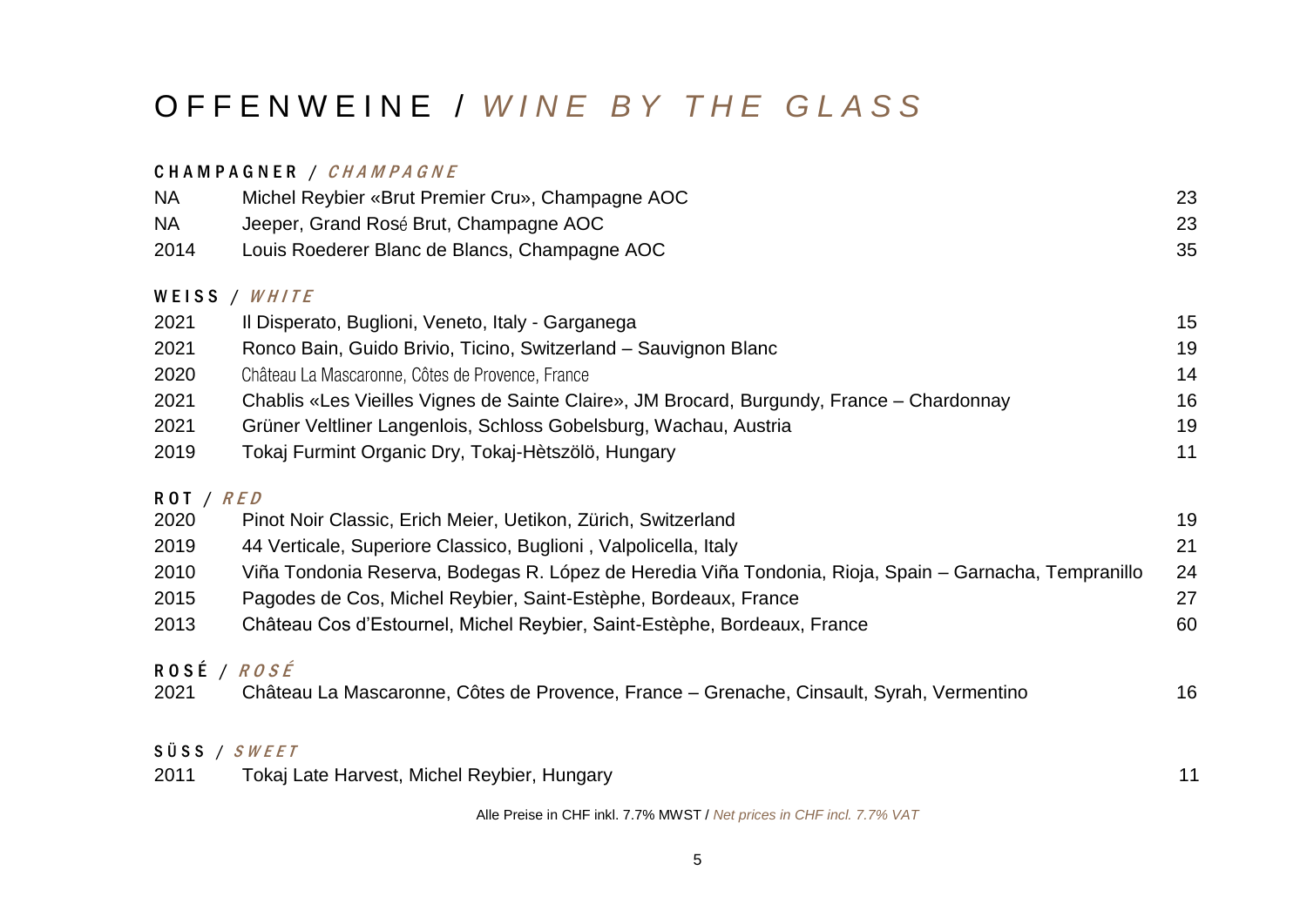## A P E R I T I F & D I G E S T I F

|                                   | ABV   | 4cl             |
|-----------------------------------|-------|-----------------|
| Campari                           | 25%   | 12              |
| Carpano Botanic Bitter            | 25%   | 15              |
| Aperol                            | 11%   | 13              |
| <b>Ricard Pastis</b>              | 45%   | 15              |
| Pernod                            | 40%   | 15              |
| Amaro Lago Maggione               | 30%   | 15              |
| Amaro Ramazzotti                  | 30%   | 12 <sup>2</sup> |
| Amaro Averna                      | 29%   | 12              |
| Appenzeller                       | 29%   | 13              |
| Cynar                             | 16.5% | 12              |
| <b>Fernet Branca</b>              | 42%   | 12              |
| Fernet Branca Menta               | 42%   | 12              |
| <b>Grand Marnier Cordon Rouge</b> | 40%   | 17              |
| Cointreau                         | 40%   | 16              |

|                                   | <b>ABV</b> | 4cl |                            | <b>ABV</b> | 4cl |
|-----------------------------------|------------|-----|----------------------------|------------|-----|
| Campari                           | 25%        | 12  | Amaretto Lazzaroni         | 28%        | 15  |
| Carpano Botanic Bitter            | 25%        | 15  | Amaretto Adriatico         | 16%        | 17  |
| Aperol                            | 11%        | 13  | Amaretto Adriatico Bianco  | 16%        | 17  |
| <b>Ricard Pastis</b>              | 45%        | 15  | Frangelico                 | 24%        | 16  |
| Pernod                            | 40%        | 15  | Galliano                   | 30%        | 15  |
| Amaro Lago Maggione               | 30%        | 15  | Galliano Vanilla           | 30%        | 15  |
| Amaro Ramazzotti                  | 30%        | 12  | D.O.M. Benedictine         | 40%        | 15  |
| Amaro Averna                      | 29%        | 12  | Chambord                   | 16.5%      | 16  |
| Appenzeller                       | 29%        | 13  | <b>Drambuie</b>            | 40%        | 16  |
| Cynar                             | 16.5%      | 12  | <b>Baileys Irish Cream</b> | 17%        | 15  |
| Fernet Branca                     | 42%        | 12  | Amarula Cream              | 17%        | 15  |
| Fernet Branca Menta               | 42%        | 12  | Pussanga                   | 38%        | 17  |
| <b>Grand Marnier Cordon Rouge</b> | 40%        | 17  | Kahlua                     | 36%        | 15  |
| Cointreau                         | 40%        | 16  | Patron XO Cafe             | 25%        | 19  |
|                                   |            |     | Midori                     | 21%        | 15  |
|                                   |            |     |                            |            |     |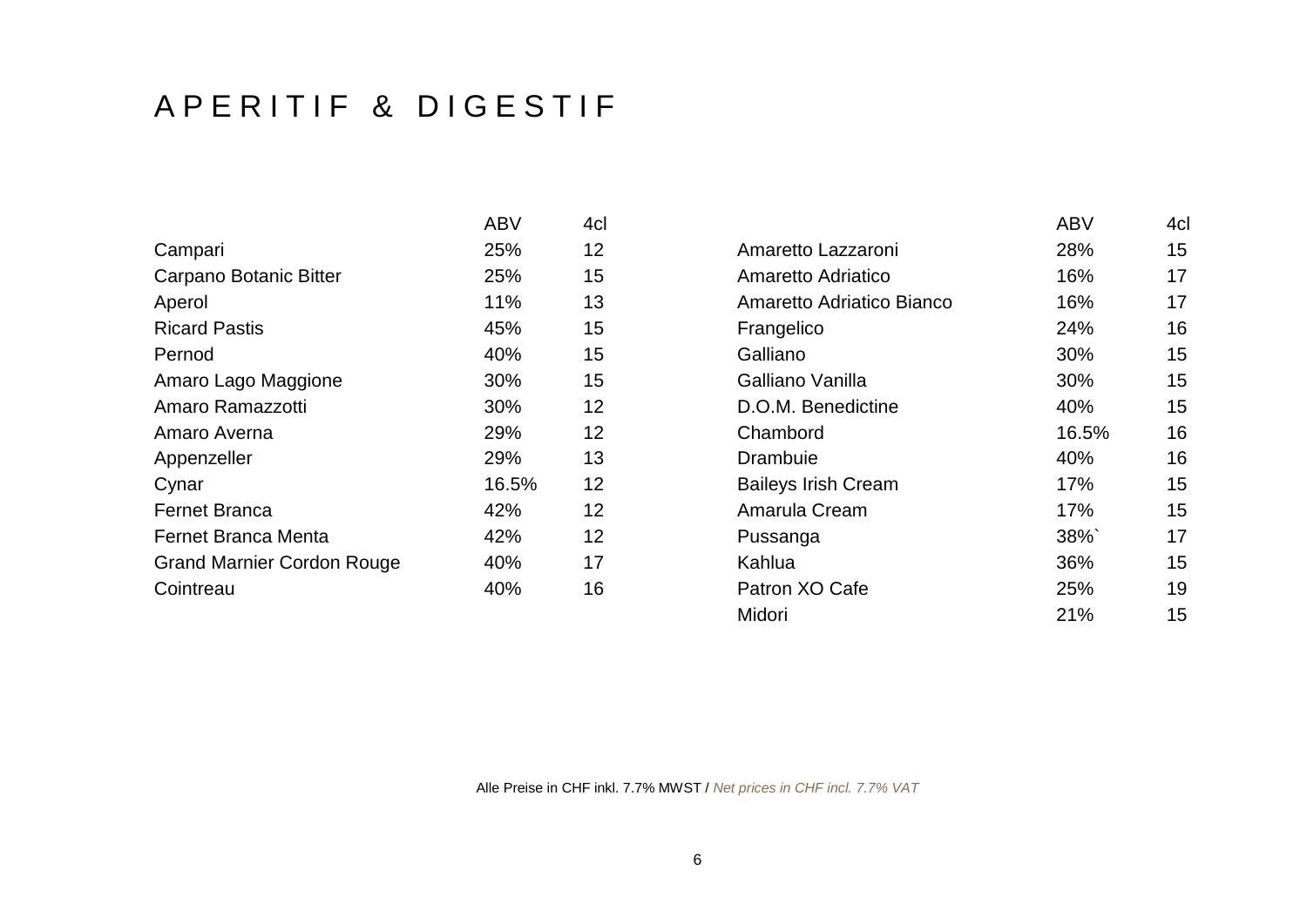## FORTIFIED WINE

### V E R M O U T H P O R T

|                                  | AD V | 46 |
|----------------------------------|------|----|
| <b>Martini Bianco</b>            | 15%  | 13 |
| Martini Riserva Speciale Ambrato | 18%  | 14 |
| Martini Riserva Speciale Rubino  | 18%  | 14 |
| Carpano Bianco                   | 15%  | 13 |
| Dolin Rouge Vermouth de Chambery | 16%  | 14 |

### FORTIFIED WINE

| <b>Lillet Blanc</b> | 17% | 13 |
|---------------------|-----|----|
|                     |     |    |

|                                  | ABV | 4cl |                                 | ABV | 5cl |
|----------------------------------|-----|-----|---------------------------------|-----|-----|
| Martini Bianco                   | 15% |     | Taylor's 30 year old Tawny Port | 20% | 42  |
| Martini Riserva Speciale Ambrato | 18% | 14  | Graham's 20 year old Tawny Port | 20% |     |

### $SHERRY$

|                      | ABV | 5cl |
|----------------------|-----|-----|
| Tio Pepe Fino Sherry | 15% | 14  |

Alle Preise in CHF inkl. 7.7% MWST / *Net prices in CHF incl. 7.7% VAT*

ABV 4cl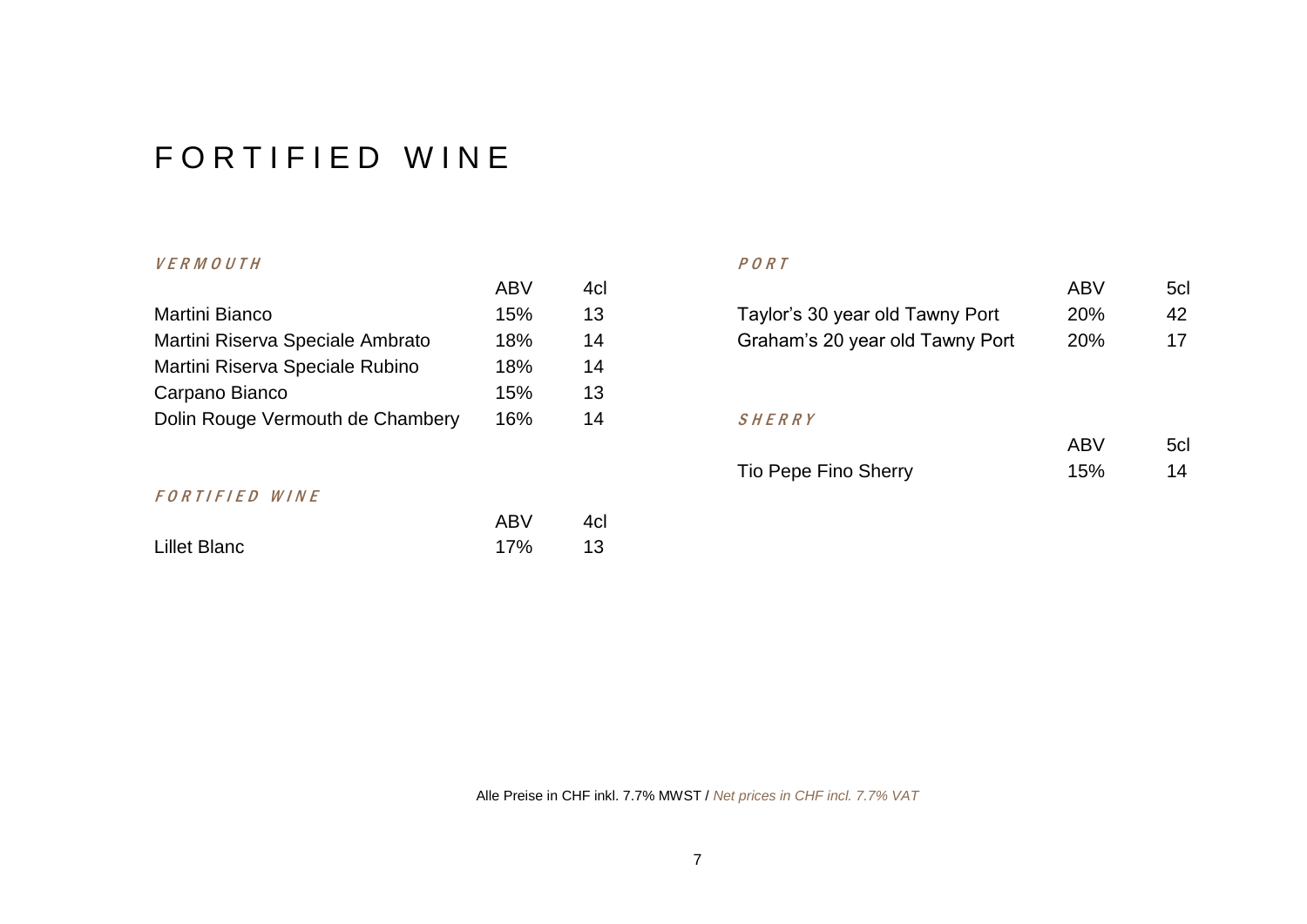## GIN & GENEVER

| SWITZERLAND                   | <b>ABV</b> | 4cl | UNITED KINGDOM              | <b>ABV</b> | 4cl |
|-------------------------------|------------|-----|-----------------------------|------------|-----|
| Deux Freres Dry Gin           | 43%        | 20  | Sipsmith London Dry         | 41.6%      | 17  |
| ZH Züri Gin                   | 45%        | 17  | Tanqueray No. TEN           | 47.3%      | 18  |
| The Seventh Sense Gin         | 40%        | 20  | <b>Tanqueray London Dry</b> | 47.3%      | 16  |
| <b>Ginuine Strawberry</b>     | 40%        | 16  | Plymouth                    | 41.2       | 16  |
|                               |            |     | London No. 1                | 47%        | 20  |
| VENEZUELA                     |            |     | <b>Plymouth Sloe Gin</b>    | 26%        | 14  |
| Canaima                       | 47%        | 19  | Sipsmith Sloe Gin           | 29%        | 18  |
| GERMANY                       |            |     | SCOTLAND                    |            |     |
| Ferdinand's Saar Dry Gin      | 44%        | 22  | The Botanist                | 46%        | 20  |
| Schrödingers Katzen Gin       | 44%        | 19  | Hendrick's                  | 41.4%      | 18  |
| Monkey 47                     | 47%        | 21  | Old Raj                     | 55%        | 19  |
| <b>JAPAN</b>                  |            |     | SPAIN                       |            |     |
| Ki No Bi                      | 54.5%      | 26  | <b>Gin Mare</b>             | 42.7%      | 22  |
| <b>JAPAN</b>                  |            |     | BELGIUM                     |            |     |
| Saffron Gin                   | 40%        | 19  | Copperhead                  | 40%        | 22  |
| THE NETHERLANDS               |            |     | SOUTH AFRICA                |            |     |
| <b>Bols Zeer Oude Genever</b> | 35%        | 16  | <b>Inverroche Amber</b>     | 43%        | 21  |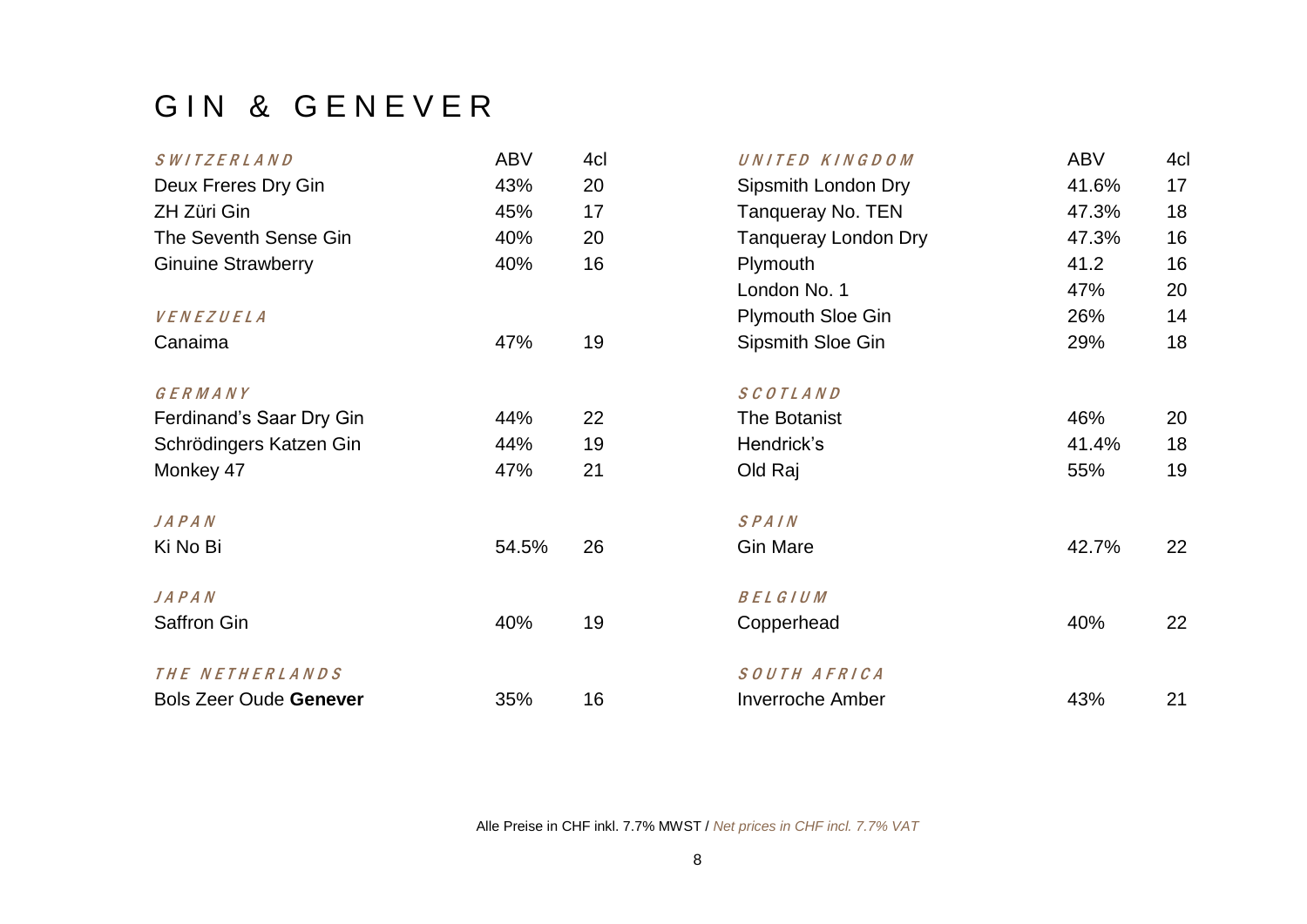## V O D K A

| SWITZERLAND                            | <b>ABV</b> | 4cl | POLAND                                                                | <b>ABV</b> |     | 4cl |
|----------------------------------------|------------|-----|-----------------------------------------------------------------------|------------|-----|-----|
| <b>Xellent Vodka</b>                   | 40%        | 19  | <b>Belvedere</b>                                                      | 40%        |     | 18  |
| <b>Wild Alps</b>                       | 40%        | 14  | <b>Belvedere Smogory Forest</b>                                       | 40%        |     | 24  |
| SWEDEN                                 |            |     |                                                                       |            |     |     |
| <b>Absolut Elyx</b>                    | 42.3%      | 21  | RUSSIA                                                                |            |     |     |
|                                        |            |     | Stolichnaya Elit                                                      | 40%        |     | 21  |
| FRANCE                                 |            |     | <b>Kauffmans Soft Selected</b>                                        | 40%        |     | 21  |
| Grey Goose                             | 40%        | 19  | <b>Beluga Gold Line</b>                                               | 40%        |     | 37  |
| JAPAN                                  |            |     |                                                                       |            |     |     |
| Eiko Premium Artisanal                 | 40%        | 20  | <b>TEQUILA</b>                                                        |            |     |     |
| <b>Haku Suntory</b>                    | 40%        | 19  |                                                                       |            |     |     |
|                                        |            |     |                                                                       | <b>ABV</b> | 2cl | 4cl |
| USA                                    |            |     | <b>Ollitas Blanco</b>                                                 | 38%        |     | 15  |
| Tito's Vodka                           | 40%        | 19  | <b>Patron Silver</b>                                                  | 40%        |     | 22  |
|                                        |            |     | Patron Reposado                                                       | 40%        |     | 26  |
|                                        |            |     | <b>Patron Platinum Silver</b>                                         | 40%        | 46  | 86  |
| MEZCAL                                 |            |     | Don Julio 1942                                                        | 38%        | 42  | 77  |
|                                        |            |     | Ocho Reposado                                                         | 40%        |     | 22  |
|                                        | <b>ABV</b> | 4cl | Volcan Blanco                                                         | 40%        |     | 19  |
| Enmascarado                            | 45%        | 19  | Volcan Anejo                                                          | 40%        |     | 21  |
| Mezcal Artesanal Freimeister Kollektiv | 55%        | 26  |                                                                       |            |     |     |
| Marca Negra Tobala                     | 51.2%      | 45  | Alle Preise in CHF inkl. 7.7% MWST / Net prices in CHF incl. 7.7% VAT |            |     |     |
|                                        |            |     |                                                                       |            |     |     |

 $\frac{4 \text{cl}}{15}$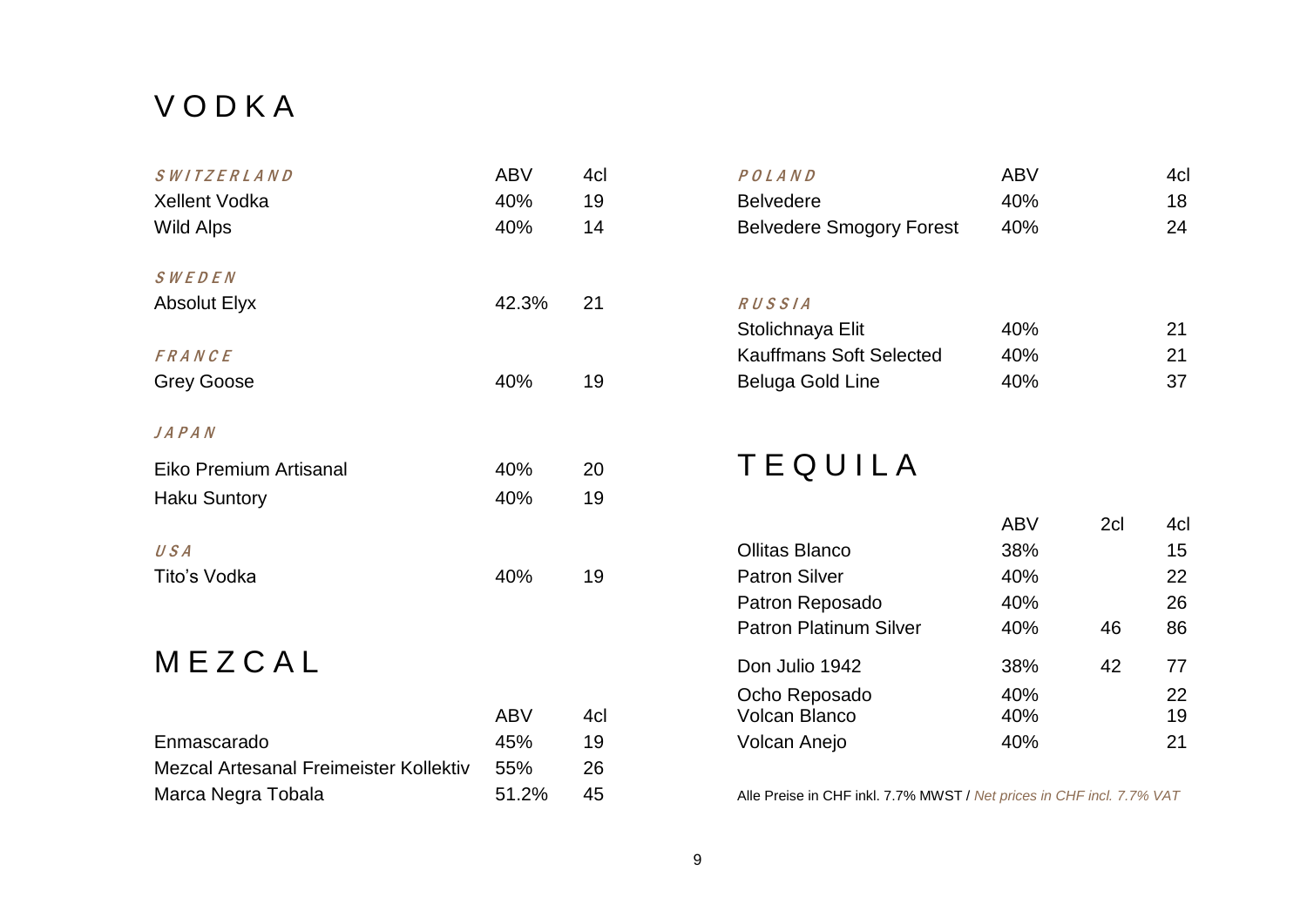## R U M

|                                   | ABV | 4cl |                                       | ABV | 4c |
|-----------------------------------|-----|-----|---------------------------------------|-----|----|
| Havana Club 3 year old            | 40% | 15  | Diplomatico Reserva Exclusiva         | 40% | 20 |
| Havana Club Reserva               | 40% | 16  | Diplomatico Seleccion de Familia      | 43% | 26 |
| Havana Club 7 year old            | 40% | 18  | Diplomatico Single Vintage 2005       | 40% | 42 |
| Havana Club Seleccion de Maestros | 45% | 23  | Diplomatico Mantuano                  | 40% | 19 |
|                                   |     |     | <b>Diplomatico Planas</b>             | 47% | 16 |
| <b>GUADELOUPE</b>                 |     |     | <b>BARBADOS</b>                       |     |    |
| Zacapa XO                         | 40% | 32  | Mount Gay XO                          | 43% | 22 |
| Zacapa No. 23                     | 40% | 23  |                                       |     |    |
| PERU                              |     |     | <b>JAMAICA</b>                        |     |    |
| Cartavio XO                       | 40% | 34  | Smith & Cross                         | 57% | 20 |
|                                   |     |     | Myer's                                | 40% | 14 |
| GUYANA                            |     |     | <b>Plantation Xaymaca Special Dry</b> | 43% | 20 |
| El Dorado 21 year old             | 43% | 28  |                                       |     |    |
|                                   |     |     | DOMINICAN REPUBLIC                    |     |    |
| PUERTO RICO                       |     |     | Matusalem Gran Reserva 15 y.o.        | 40% | 18 |
| <b>Bacardi Superior</b>           | 44% | 20  | Matusalem Gran Reserva 23 y.o.        | 40% | 26 |
| Bacardi Reserva Ocho              | 44% | 18  |                                       |     |    |

### C U B A V E N E Z U E L A

| ABV  | 4cl |                                       | <b>ABV</b> | 4cl |
|------|-----|---------------------------------------|------------|-----|
| 40%  | 15  | Diplomatico Reserva Exclusiva         | 40%        | 20  |
| 40%  | 16  | Diplomatico Seleccion de Familia      | 43%        | 26  |
| 40%  | 18  | Diplomatico Single Vintage 2005       | 40%        | 42  |
| 45%  | 23  | Diplomatico Mantuano                  | 40%        | 19  |
|      |     | Diplomatico Planas                    | 47%        | 16  |
|      |     | <b>BARBADOS</b>                       |            |     |
| 40%  | 32  | Mount Gay XO                          | 43%        | 22  |
| 40%  | 23  |                                       |            |     |
|      |     | <b>JAMAICA</b>                        |            |     |
| 40%  | 34  | <b>Smith &amp; Cross</b>              | 57%        | 20  |
|      |     | Myer's                                | 40%        | 14  |
|      |     | <b>Plantation Xaymaca Special Dry</b> | 43%        | 20  |
| 43%  | 28  |                                       |            |     |
|      |     | DOMINICAN REPUBLIC                    |            |     |
|      |     | Matusalem Gran Reserva 15 y.o.        | 40%        | 18  |
| 44%  | 20  | Matusalem Gran Reserva 23 y.o.        | 40%        | 26  |
| 11%. | 1 R |                                       |            |     |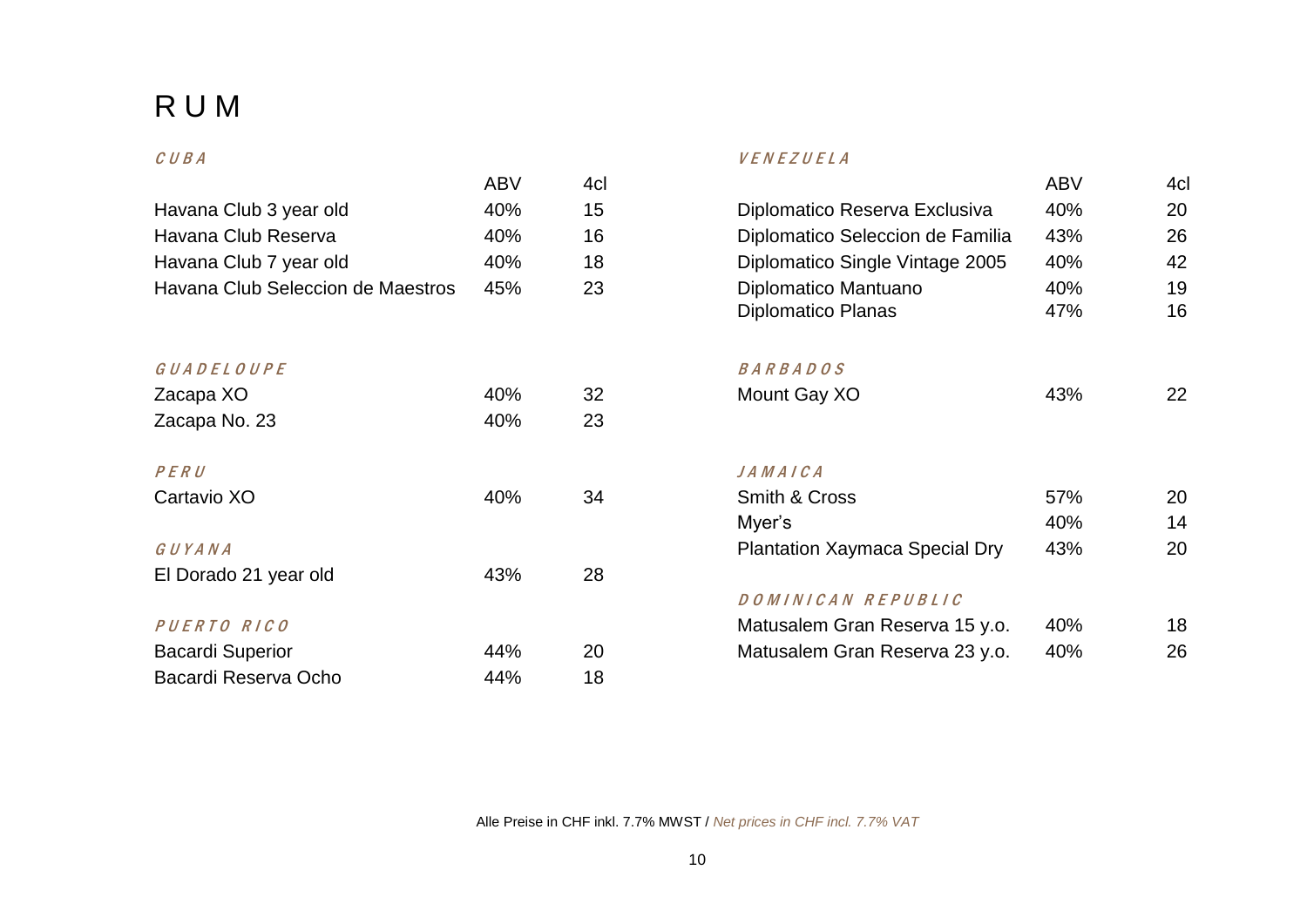## C A C H A C H A C H A C H A C H A C H A C H A C O

### B R A S I L P E R U

Velho Barreiro 40% 16 Demonio de los Andes 40% 17

| ABV | 4cl |                      | <b>ABV</b> | 4cl |
|-----|-----|----------------------|------------|-----|
| 40% | 16  | Demonio de los Andes | 40%        | 17  |
|     |     | La Peruana           | 40%        | 21  |
|     |     | CHILE                |            |     |
|     |     | Capel                | 40%        | 16  |
|     |     | Lapostolle           | 40%        | 22  |
|     |     |                      |            |     |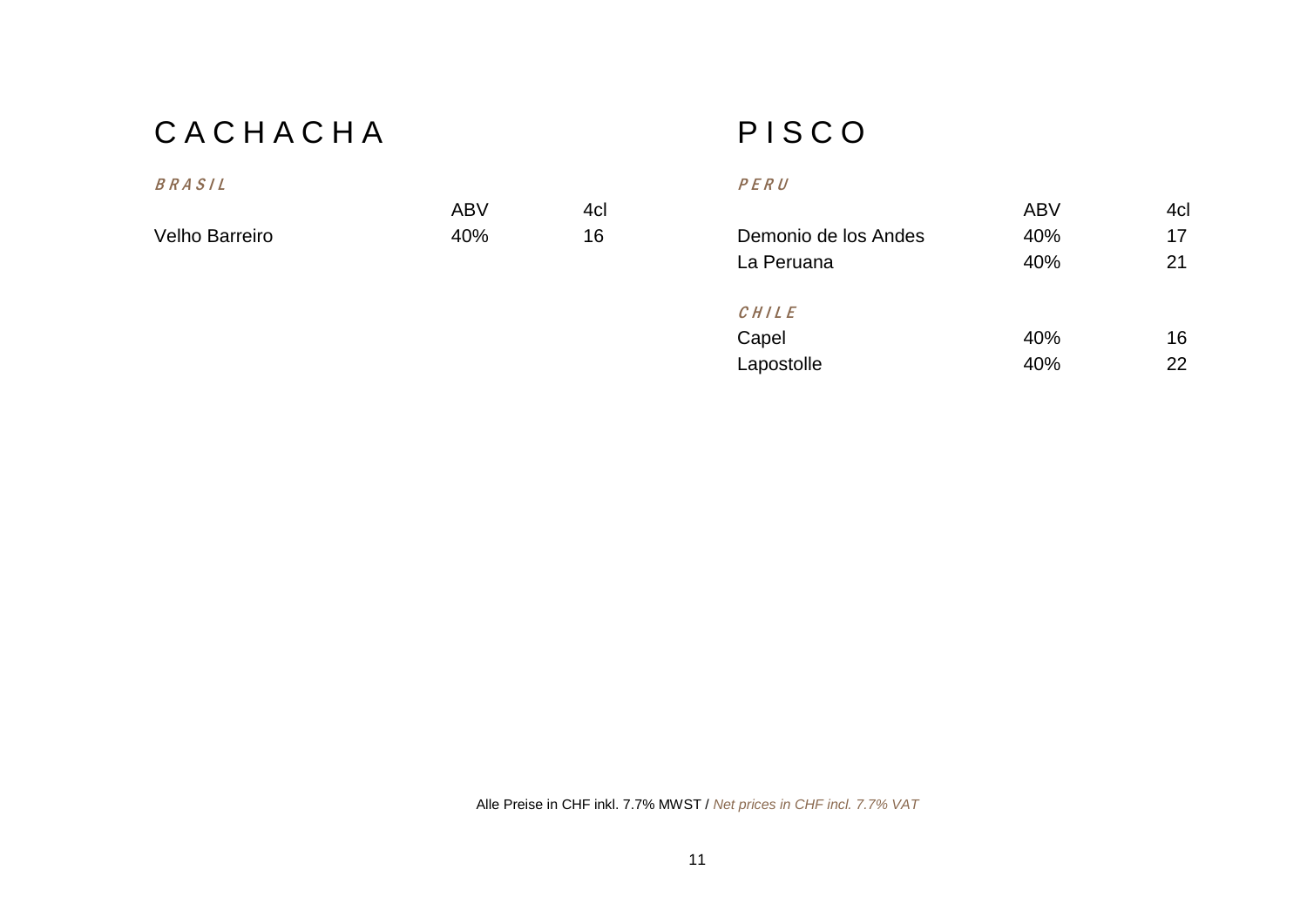## **WHISKY**

### *Single Malt*

### S C O T L A N D, H I G H L A N D S S C O T L A N D O S C O T L A N D O S S C O T L A N D O S

|                                  | , <b>, ,</b> , | ⊷   | וטד |                          | , <b>, ,</b> , | ⊷  | ᠇ण  |
|----------------------------------|----------------|-----|-----|--------------------------|----------------|----|-----|
| Glenmorangie 10 year old         | 40%            |     | 18  | Auchentoshan 18 year old | 43%            |    | 32  |
| Oban 14 year old                 | 43%            |     | 18  | Auchentoshan 21 year old | 43%            |    | 40  |
| Oban 21 year old                 | 57,9%          | 80  | 150 | Glenkinchie 12 year old  | 40%            |    | 18  |
| SCOTLAND, SPEYSIDE               |                |     |     | SCOTLAND, ISLE OF SKYE   |                |    |     |
|                                  | <b>ABV</b>     | 2cl | 4cl |                          | <b>ABV</b>     |    | 4cl |
| Glenfiddich 12 year old          | 40%            |     | 18  | Talisker 10 year old     | 45,8%          |    | 16  |
| Aberlour A'Bunadh                | 60%            |     | 22  | Talisker 18 year old     | 45%            |    | 45  |
| Macallan Fine Oak 12 year old    | 40%            |     | 22  | Talisker 25 year old     | 45,8%          | 34 | 75  |
| Macallan Sherry Oak 12 year old  | 40%            |     | 30  |                          |                |    |     |
| Macallan Sherry Oak 18 year old  | 43%            | 43  | 86  | SCOTLAND, ISLE OF JURA   |                |    |     |
| Balvenie 25 year old             | 40%            | 65  | 120 |                          | <b>ABV</b>     |    | 4cl |
| Balvenie Double Wood 12 year old | 40%            | 14  | 24  | Jura 18 year old         | 45%            |    | 25  |
| Balvenie Double Wood 17 year old | 43%            | 21  | 40  |                          |                |    |     |
|                                  |                |     |     |                          |                |    |     |

### $SCOTLAND, ISLAY$   $S$

| Ardbeg Wee Beastie 5 year old | 47,4% |
|-------------------------------|-------|
| Ardbeg An Oa                  | 46,6% |
| Lagavulin 16 year old         | 43%   |

|                                  | ABV        | 2cl | 4cl |                               | <b>ABV</b> | 2cl | 4cl |
|----------------------------------|------------|-----|-----|-------------------------------|------------|-----|-----|
| Glenmorangie 10 year old         | 40%        |     | 18  | Auchentoshan 18 year old      | 43%        |     | 32  |
| Oban 14 year old                 | 43%        |     | 18  | Auchentoshan 21 year old      | 43%        |     | 40  |
| Oban 21 year old                 | 57,9%      | 80  | 150 | Glenkinchie 12 year old       | 40%        |     | 18  |
| SCOTLAND, SPEYSIDE               |            |     |     | SCOTLAND, ISLE OF SKYE        |            |     |     |
|                                  | <b>ABV</b> | 2cl | 4cl |                               | <b>ABV</b> |     | 4cl |
| Glenfiddich 12 year old          | 40%        |     | 18  | Talisker 10 year old          | 45,8%      |     | 16  |
| Aberlour A'Bunadh                | 60%        |     | 22  | Talisker 18 year old          | 45%        |     | 45  |
| Macallan Fine Oak 12 year old    | 40%        |     | 22  | Talisker 25 year old          | 45,8%      | 34  | 75  |
| Macallan Sherry Oak 12 year old  | 40%        |     | 30  |                               |            |     |     |
| Macallan Sherry Oak 18 year old  | 43%        | 43  | 86  | SCOTLAND, ISLE OF JURA        |            |     |     |
| Balvenie 25 year old             | 40%        | 65  | 120 |                               | <b>ABV</b> |     | 4cl |
| Balvenie Double Wood 12 year old | 40%        | 14  | 24  | Jura 18 year old              | 45%        |     | 25  |
| Balvenie Double Wood 17 year old | 43%        | 21  | 40  |                               |            |     |     |
| SCOTLAND, ISLAY                  |            |     |     | SCOTLAND, ISLAY               |            |     |     |
|                                  | <b>ABV</b> |     | 4cl |                               | <b>ABV</b> |     | 4cl |
| Ardbeg Wee Beastie 5 year old    | 47,4%      |     | 20  | <b>Laphroaig Quarter Cask</b> | 48%        |     | 16  |
| Ardbeg An Oa                     | 46,6%      |     | 28  | Caol Ila 12 year old          | 43%        |     | 16  |
| Lagavulin 16 year old            | 43%        |     | 24  | Bowmore 12 year old           | 40%        |     | 18  |
|                                  |            |     |     |                               |            |     |     |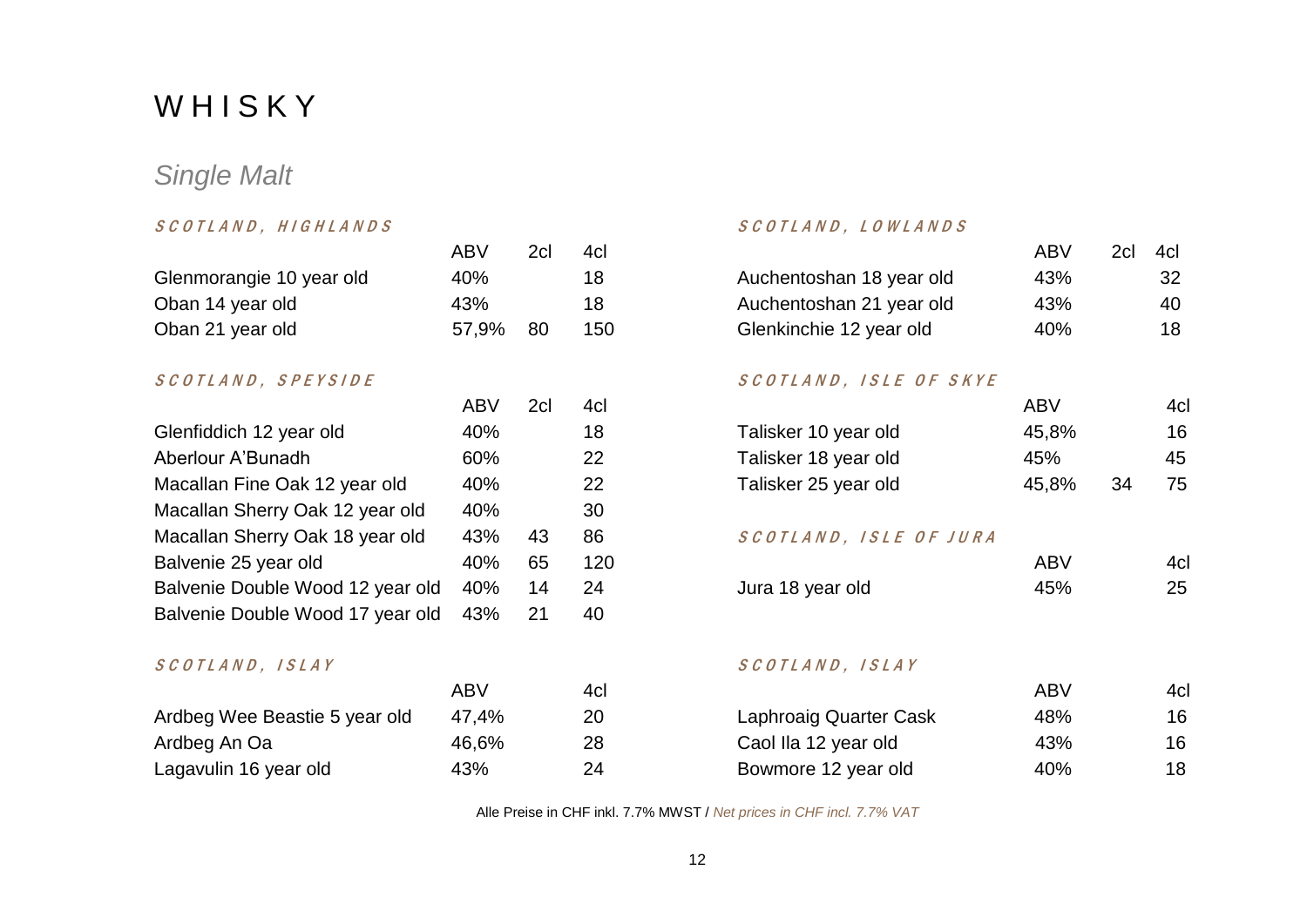## **WHISKY**

|                                      | ABV | 4CL |                     |
|--------------------------------------|-----|-----|---------------------|
| Nikka Pure Malt / Blended Malt       | 43% | 18  | Kavalan / Sii       |
| Nikka Taketsuru / Blended Malt       | 43% | 41  | <b>Kavalan Soli</b> |
| Nikka Coffey Grain / Grain           | 45% | 20  | Kavalan King        |
| Hibiki Harmony / Blended             | 43% | 24  | / Single Malt       |
| <b>Suntory Hakushu / Single Malt</b> | 48% | 38  |                     |
|                                      |     |     |                     |

### *Blended Scotch Blended Irish*

### S C O T L A N D I R E L A N D

|                                  | / ∖ ( ∨    | וטד |                               | / N DV     | ᠇୰ |
|----------------------------------|------------|-----|-------------------------------|------------|----|
| Johnnie Walker Black Label       | 40%        | 16  | Bushmills 10 year old         | 40%        | 14 |
| Johnnie Walker Blue Label        | 40%        | 42  | Jameson Black Barrel          | 40%        | 16 |
| Chivas Regal 12 year old         | 40%        | 16  | Jameson                       | 40%        | 14 |
| Chivas Regal 18 year old         | 40%        | 22  |                               |            |    |
| <b>Chivas Regal Royal Salute</b> | 40%        | 41  |                               |            |    |
| The Famous Grouse                | 40%        | 14  |                               |            |    |
| <b>Blended Malt</b>              |            |     | <b>Single Pot Still Irish</b> |            |    |
| SWITZERLAND                      |            |     | IRELAND                       |            |    |
|                                  | <b>ABV</b> | 4cl |                               | <b>ABV</b> | 4c |
| Santis Malt Himmelberg           | 46%        | 16  | Redbreast 12 year old         | 40%        | 21 |

### $JAPAN$   $TAI WAN$

| ABV | 4cl |                              | ABV   | 4cl             |
|-----|-----|------------------------------|-------|-----------------|
| 43% | 18  | <b>Kavalan</b> / Single Malt | 40%   | 22 <sub>2</sub> |
| 43% | 41  | Kavalan Solist / Single Malt | 46%   | 40              |
| 45% | 20  | Kavalan King Car Conductor   | 57,1% | 34              |
| 43% | 24  | / Single Malt                |       |                 |
|     |     |                              |       |                 |

| ABV | 4cl |                       | <b>ABV</b> | 4cl |
|-----|-----|-----------------------|------------|-----|
| 40% | 16  | Bushmills 10 year old | 40%        | 14  |
| 40% | 42  | Jameson Black Barrel  | 40%        | 16  |
| 40% | 16  | Jameson               | 40%        | 14  |
|     |     |                       |            |     |

### *Blended Malt Single Pot Still Irish*

### $IRELAND$

|                        |     |                       |     | 4cl |
|------------------------|-----|-----------------------|-----|-----|
| Santis Malt Himmelberg | 46% | Redbreast 12 year old | 40% |     |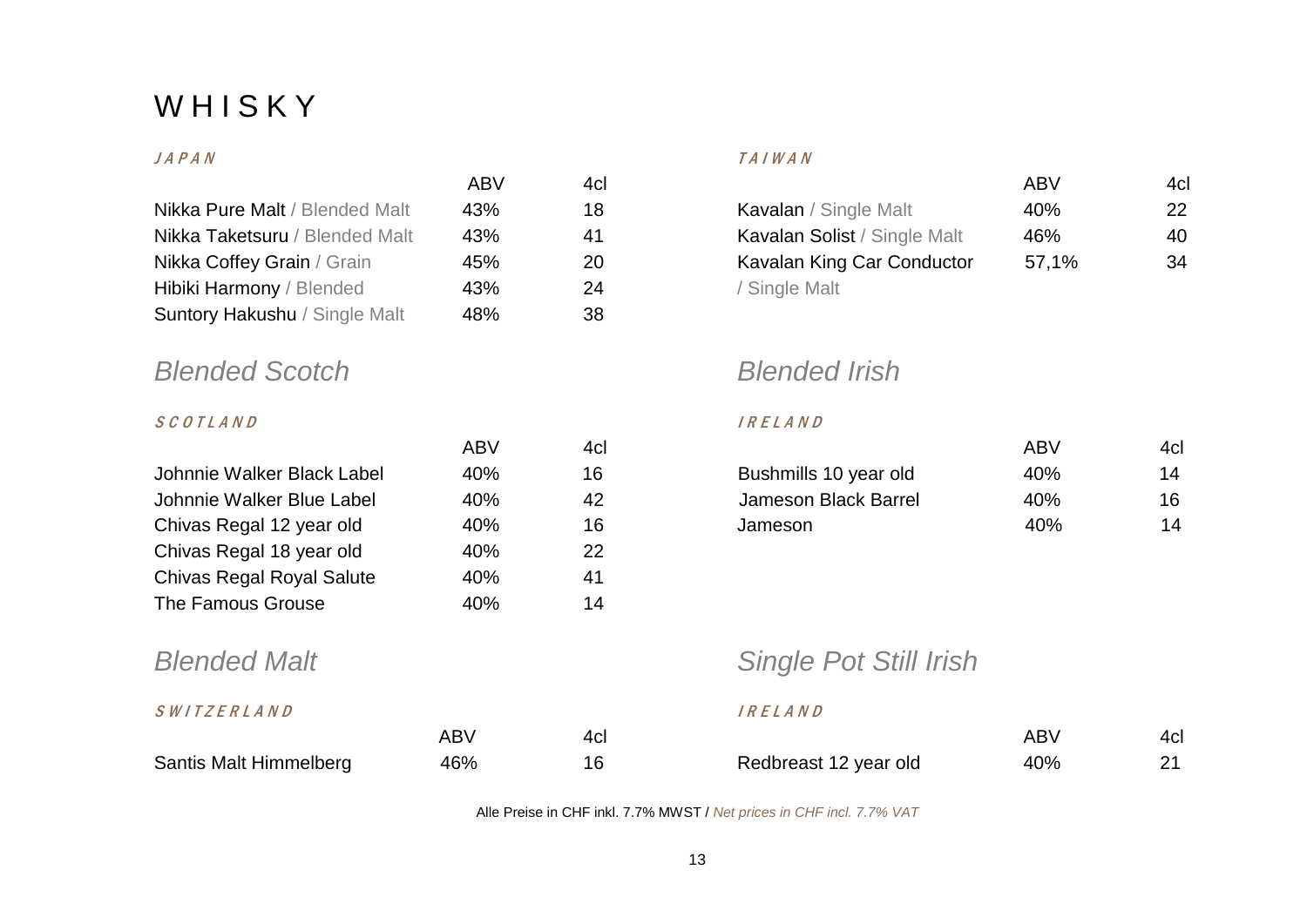### *Bourbon Rye*

|                                 | ABV   | 4CI |
|---------------------------------|-------|-----|
| Maker's Mark                    | 45%   | 16  |
| <b>Hudson Baby Bourbon</b>      | 46%   | 20  |
| Mitcher's Bourbon               | 45,7% | 26  |
| Booker's 7 year old             | 63,7% | 28  |
| <b>Buffalo Trace</b>            | 40%   | 14  |
| <b>Woodford Reserve Bourbon</b> | 43,2% | 18  |
| <b>Bulleit Bourbon</b>          | 45%   | 18  |

### *Tennessee Canadian*

|                                    | ABV | 4cl |                                | ABV | 4c |
|------------------------------------|-----|-----|--------------------------------|-----|----|
| George Dickel No.12                | 45% | 24  | Canadian Club                  | 40% | 14 |
| Jack Daniel's Single Barrel Select | 45% | 24  | <b>Crown Royal Fine Deluxe</b> | 40% | 22 |
| Jack Daniel's Tennessee Rye        | 45% | 18  |                                |     |    |
| Jack Daniel's Old No.7             | 45% |     |                                |     |    |

### $U.S.A.$   $U.S.A.$

| <b>ABV</b> | 4cl |                      | <b>ABV</b> | 4cl |
|------------|-----|----------------------|------------|-----|
| 45%        | 16  | <b>Knob Creek</b>    | 50%        | 25  |
| 46%        | 20  | Hudson Manhattan Rye | 46%        | 20  |
| 45,7%      | 26  | Mitcher's Rye        | 42,4%      | 21  |
| 63.7%      | 28  | <b>Bulleit Rye</b>   | 45%        | 18  |
|            |     |                      |            |     |

### $U.S.A.$

|                                    | AB\ | 4cl |                                | ABV | 4cl |
|------------------------------------|-----|-----|--------------------------------|-----|-----|
| George Dickel No.12                | 45% |     | Canadian Club                  | 40% | 14  |
| Jack Daniel's Single Barrel Select | 45% |     | <b>Crown Royal Fine Deluxe</b> | 40% |     |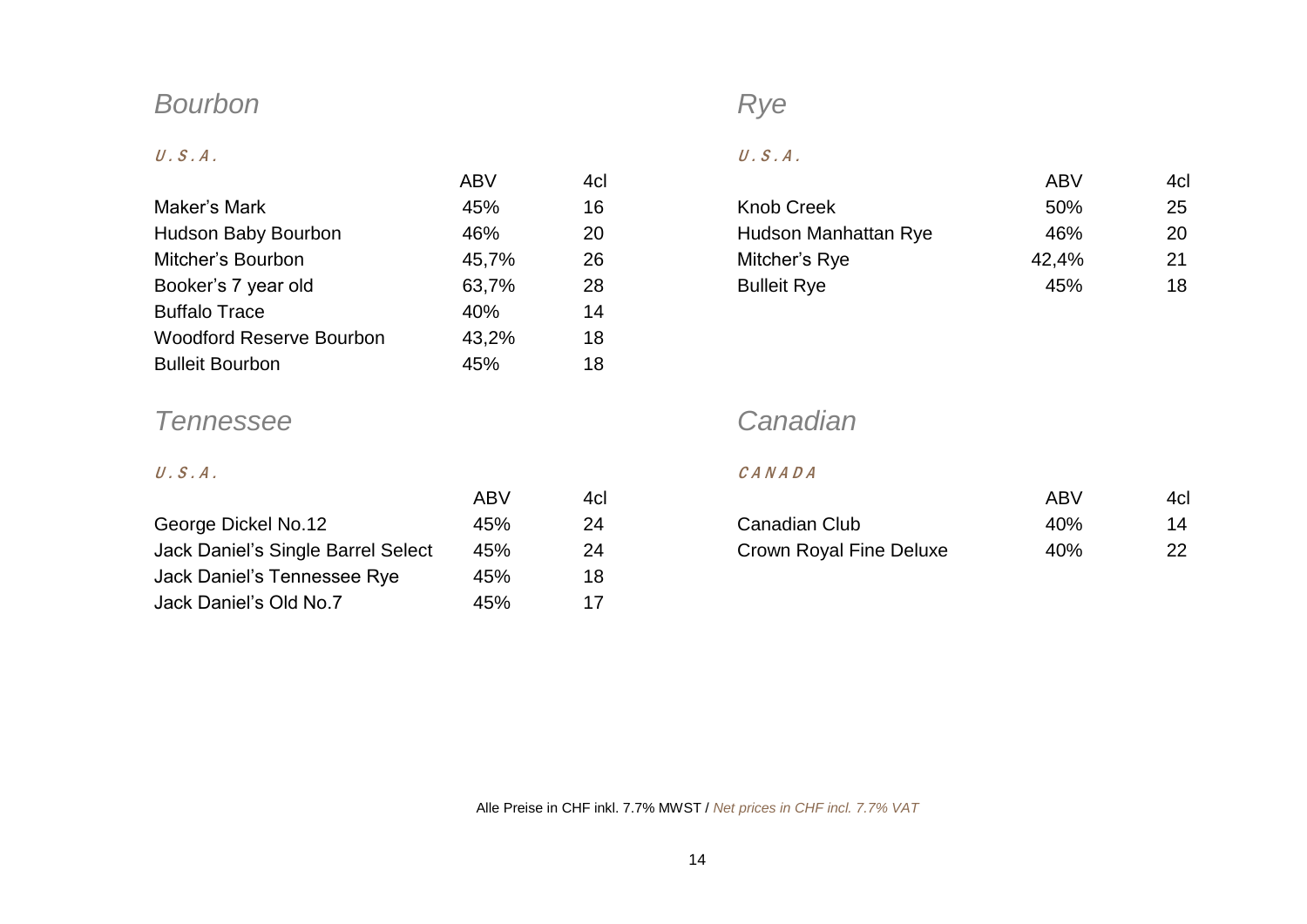|                               | AD V | ∠⊍  | ฯ⊍เ |
|-------------------------------|------|-----|-----|
| Hennessy XO                   | 40%  | 26  | 50  |
| <b>Hennessy Paradis</b>       | 40%  | 76  | 150 |
| <b>Hennessy VS</b>            | 40%  |     | 16  |
| <b>Hennessy VSOP</b>          | 40%  | 12  | 22  |
| <b>Remy Martin Louis XIII</b> | 40%  | 150 | 300 |
| <b>Remy Martin VSOP</b>       | 40%  |     | 23  |
| Remy Martin XO                | 40%  | 22  | 44  |
| <b>Camus Extra Elegance</b>   | 40%  | 40  | 80  |
|                               |      |     |     |

| ABV 2cl | 4              |
|---------|----------------|
| 42% 18  | 3 <sup>0</sup> |

## C O G N A C C A L V A D O S

|                  | <b>ABV</b> | 2cl | 4cl |                      | <b>ABV</b> | 2c <sub>l</sub> | 4cl |
|------------------|------------|-----|-----|----------------------|------------|-----------------|-----|
| Hennessy XO      | 40% 26     |     | 50  | Pere Magloire XO     | 40%        |                 | 26  |
| Hennessy Paradis | 40%        | 76  | 150 | Chateau du Breuil XO | 41%        |                 | 28  |

## B R A N D Y ABV 2cl 4cl A R M A G N A C

|               | ABV | 2cl  | 4cl |                                  | <b>ABV</b> | 2cl | 4cl |
|---------------|-----|------|-----|----------------------------------|------------|-----|-----|
| Carlos I 1520 | 42% | - 18 | 36  | Gensac 20 year old               | 40%        |     | 32  |
|               |     |      |     | Ferte de Partenay Hors d'Age 43% |            |     | 20  |

## E A U D E V I E GRAPPA

|                                | ABV | -201 | 4C |
|--------------------------------|-----|------|----|
| Vielle Apricot, Urs Hecht      | 40% | 16   | 30 |
| Vielle Prune, Urs Hecht        | 40% | 16   | 30 |
| Poire Williams, Urs Streuli    | 40% | 13   | 24 |
| Absinthe Kübler                | 53% |      | 16 |
| Absinthe Green Velvet Val. 340 | 53% |      | 15 |

|                             | ABV | 2cl | 4cl |                      | <b>ABV</b> | 2cl | 4cl |
|-----------------------------|-----|-----|-----|----------------------|------------|-----|-----|
| Vielle Apricot, Urs Hecht   | 40% | 16  | 30  | Berta Tre Soli Tre   | 43%        |     | 40  |
| Vielle Prune, Urs Hecht     | 40% | 16  | 30  | Berta Elisi          | 43%        | 15  | 28  |
| Poire Williams, Urs Streuli | 40% | -13 | 24  | Aldobrandini Moscato | 43%        | 16  | 36  |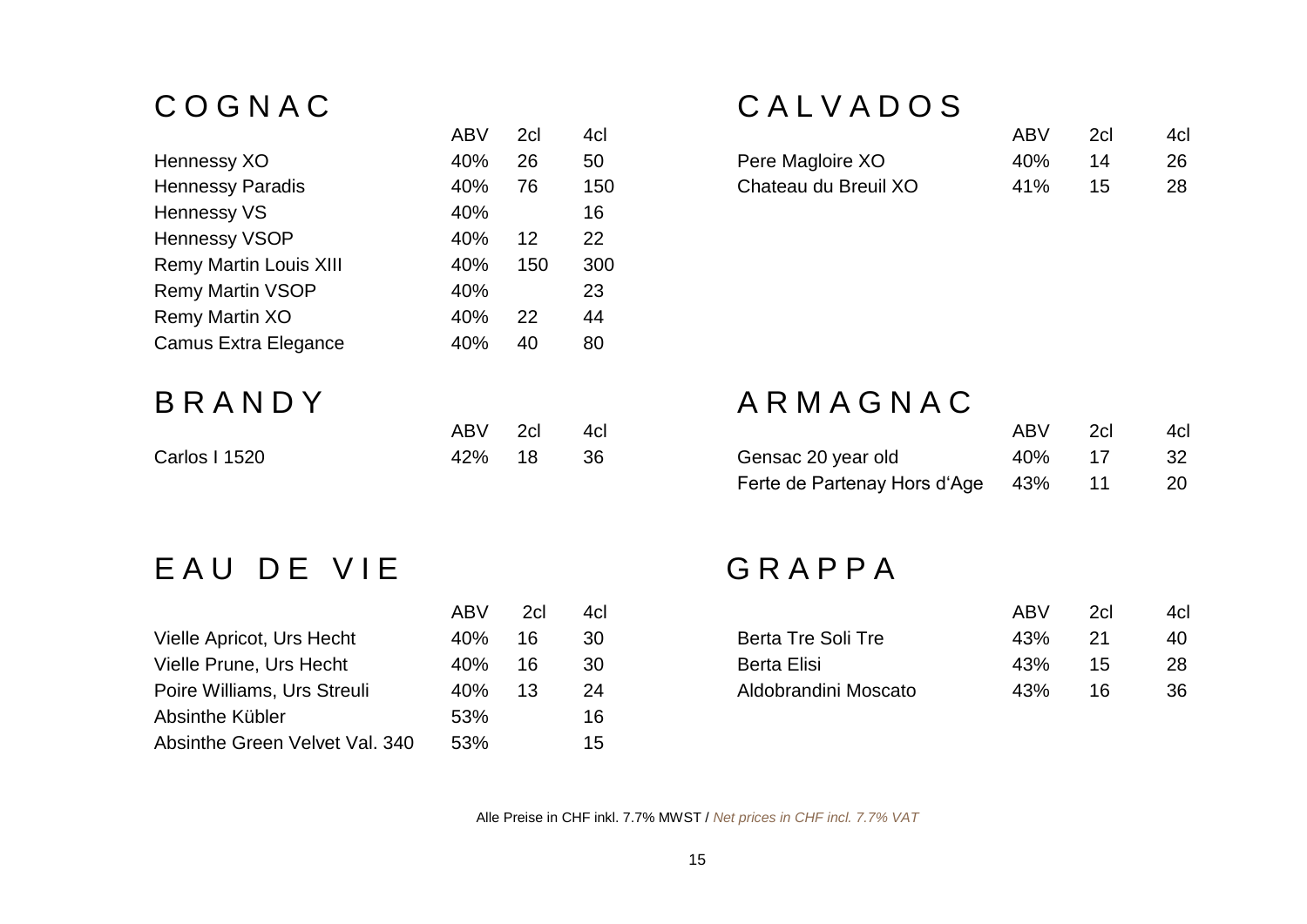## SOFT DRINKS BEERS

| 33cl             | 8 | 'S Bier                | 5.15% abv   | 33cl | 9           |
|------------------|---|------------------------|-------------|------|-------------|
| 33cl             | 8 | Eichhof Lager          | $4.8\%$ abv | 33cl | 8           |
| 33 <sub>cl</sub> | 8 | <b>Eichhof Panache</b> | $2.0\%$ abv | 33cl | 8           |
| 33cl             | 8 | <b>Heineken</b>        | $5.0\%$ abv | 33cl | 8           |
| 10 <sub>cl</sub> | 8 | Asahi Super Dry        | $5.0\%$ abv | 33cl | 9           |
| 20cl             | 8 | Erdinger Weissbier     | 5.3% abv    | 50cl | $\mathbf 1$ |
| 20cl             | 8 | Heineken 0.0%          | $0.0\%$ abv | 33cl | 7           |
| 20cl             | 8 |                        |             |      |             |
| 20cl             | 8 |                        |             |      |             |
| 20cl             | 8 |                        |             |      |             |
| 20cl             | 8 |                        |             |      |             |
| 33cl             | 8 |                        |             |      |             |
|                  |   |                        |             |      |             |

| Coca Cola                          | 33 <sub>cl</sub> | 8  | 'S Bier                   | 5.15% abv   | 33cl        | 9.5  |
|------------------------------------|------------------|----|---------------------------|-------------|-------------|------|
| Cola Zero                          | 33 <sub>cl</sub> | 8  | Eichhof Lager             | $4.8\%$ abv | 33cl        | -8   |
| Sprite                             | 33 <sub>cl</sub> | -8 | <b>Eichhof Panache</b>    | $2.0\%$ abv | 33cl        | -8   |
| Apfelschorle Ramseir               | 33 <sub>cl</sub> | -8 | Heineken                  | $5.0\%$ abv | 33cl        | 8.5  |
| <b>Sanbitter Aperitif</b>          | 10c <sub>l</sub> | -8 | Asahi Super Dry           | $5.0\%$ abv | 33cl        | 9    |
| Three Cents Pink Grapefruit Soda   | 20cl             | -8 | <b>Erdinger Weissbier</b> | $5.3\%$ abv | <b>50cl</b> | 10.5 |
| <b>Swiss Mountain Spring Tonic</b> | 20cl             | 8  | Heineken 0.0%             | $0.0\%$ abv | 33cl        |      |

## W A T E R

|                         | 50cl 75cl  |       |
|-------------------------|------------|-------|
| <b>Valser Still</b>     | $10 \t 12$ |       |
| <b>Valser Sparkling</b> | 10         | $-12$ |